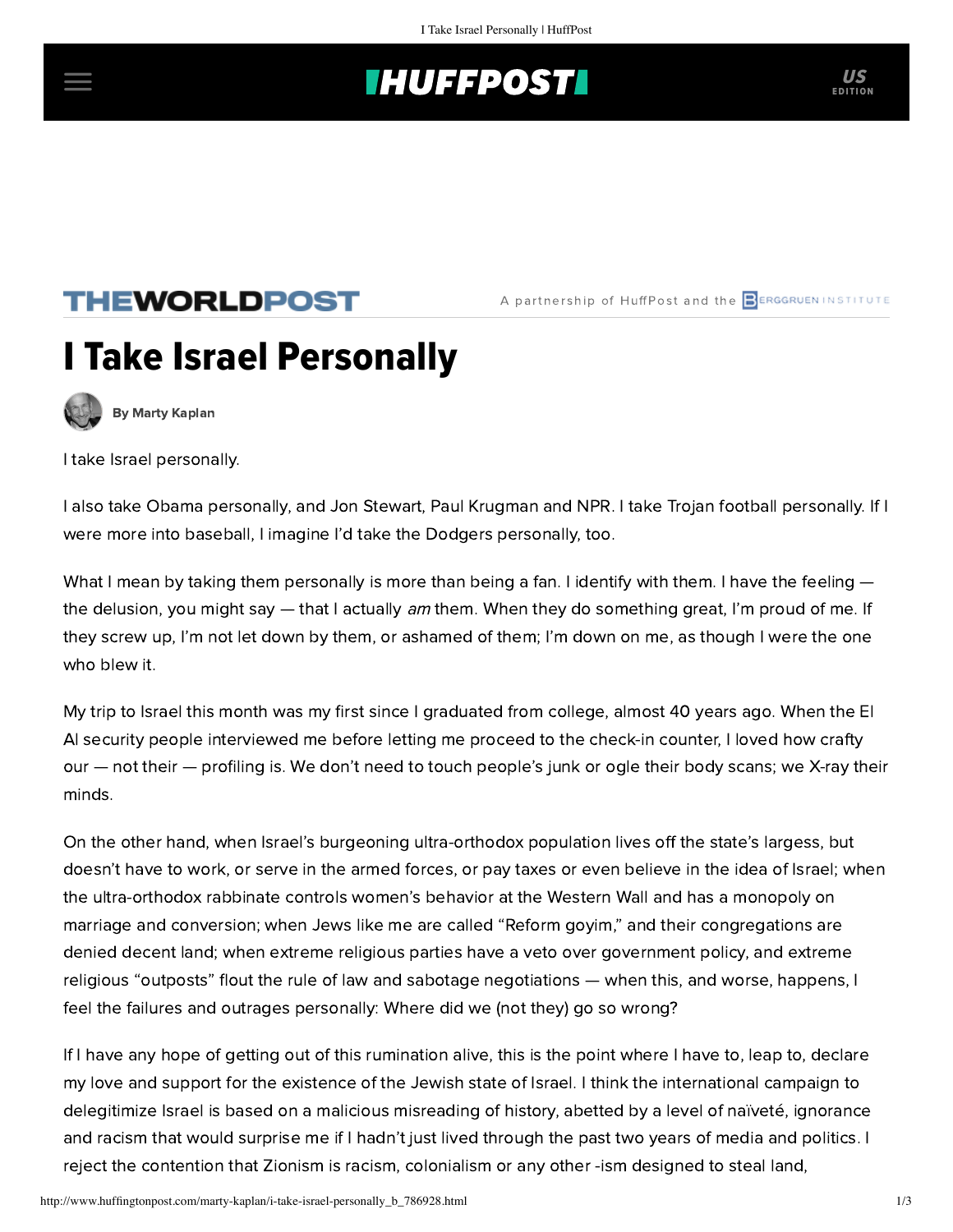#### I Take Israel Personally | HuffPost

disenfranchise citizens or exterminate enemies. The 3,000-year-old artifacts of Jewish civilization that I saw in the Israel Museum and the Nazi Who-is-a-Jew? genealogical charts that I saw at Yad Vashem and the secular Israeli majority I saw in the streets and know from the Diaspora, reminded me that Israel's nationhood derives from its existence as a people, not as a religion.

I actually came back from Israel more of a hawk than when I left. I am more respectful of the security fence — my security fence — than I was before. Yes, I know the case against it, but I've returned convinced that its designers are motivated by fighting terrorism, not by appropriating land or humiliating Palestinians. I haven't concluded that a pre-emptive strike on Iran is a good idea, but I'm less inclined to think that the threat Iran poses is only a politically pumped-up neocon job. I no longer think that "settlements" is a useful, or necessarily pejorative, term; it encompasses too wide a variety and history of dwellings to be deployed as a shorthand for obstructionism. Like everything else in Israel, it's complicated.

But don't get me wrong: I'm closer to J Street than to AIPAC. When Netanyahu acts as though the status quo can go on indefinitely, I not only despair at his delusion; I wear it as my own albatross, whether I want to or not. When he catastrophically bungled the response to the Gaza flotilla stunt, I was unable to prevent myself from feeling personally soiled. When Israeli parents tell me that they don't know their kids when they return from military service — when they describe what sounds like an epidemic of post-traumatic stress disorder — I feel as implicated as I do by my failure to spare our own Afghanistan veterans from the ravages of a war without end.

I went to Israel with a small group from my congregation, Temple Israel of Hollywood. One afternoon, we went to Bethlehem, in the West Bank, to meet with the head of the leading Palestinian news service. What we heard from him embodied a theme that pervaded our trip: the idea that Israel is a battleground between two competing narratives. The Palestinian account of history, its assignment of right and wrong, is a mirror image of the Israeli version; just about everything is flipped.

No negotiation between Israelis and Palestinians can settle the matter of which narrative is right. No historian, journalist, political figure or international tribune can sort through the dueling accounts and create a composite that either side will accept. The closest I can imagine anyone coming to a resolution is an artist, whose talent is to embody irreconcilable truths. David Grossman's harrowing novel, To the End of the Land, which I read during the trip, makes emotional and aesthetic sense out of those contradictions, but unfortunately it's a meaning that doesn't help the people who have to draw land-swap maps and negotiate security forces. Tragedy isn't much of a diplomatic tool.

It was 4 o'clock when we left Bethlehem. We got off our Palestinian bus at the border crossing to make our way on foot through Israeli security. At the same time, hundreds of Palestinian men were walking in the opposite direction, going home from their jobs in Israel. I was the first of our group to clear the final Israeli checkpoint, and I realized that to get to the Israeli bus waiting for us, I had no choice except to plunge into the crowd of waiting Palestinians. I saw wariness, and weariness, on their faces. There might have been hatred, too, but the sense of danger that ambushed me — despite my best efforts at empathy — made me avoid eye contact and move as fast as I could through the throng. I was the Other to them, and they were